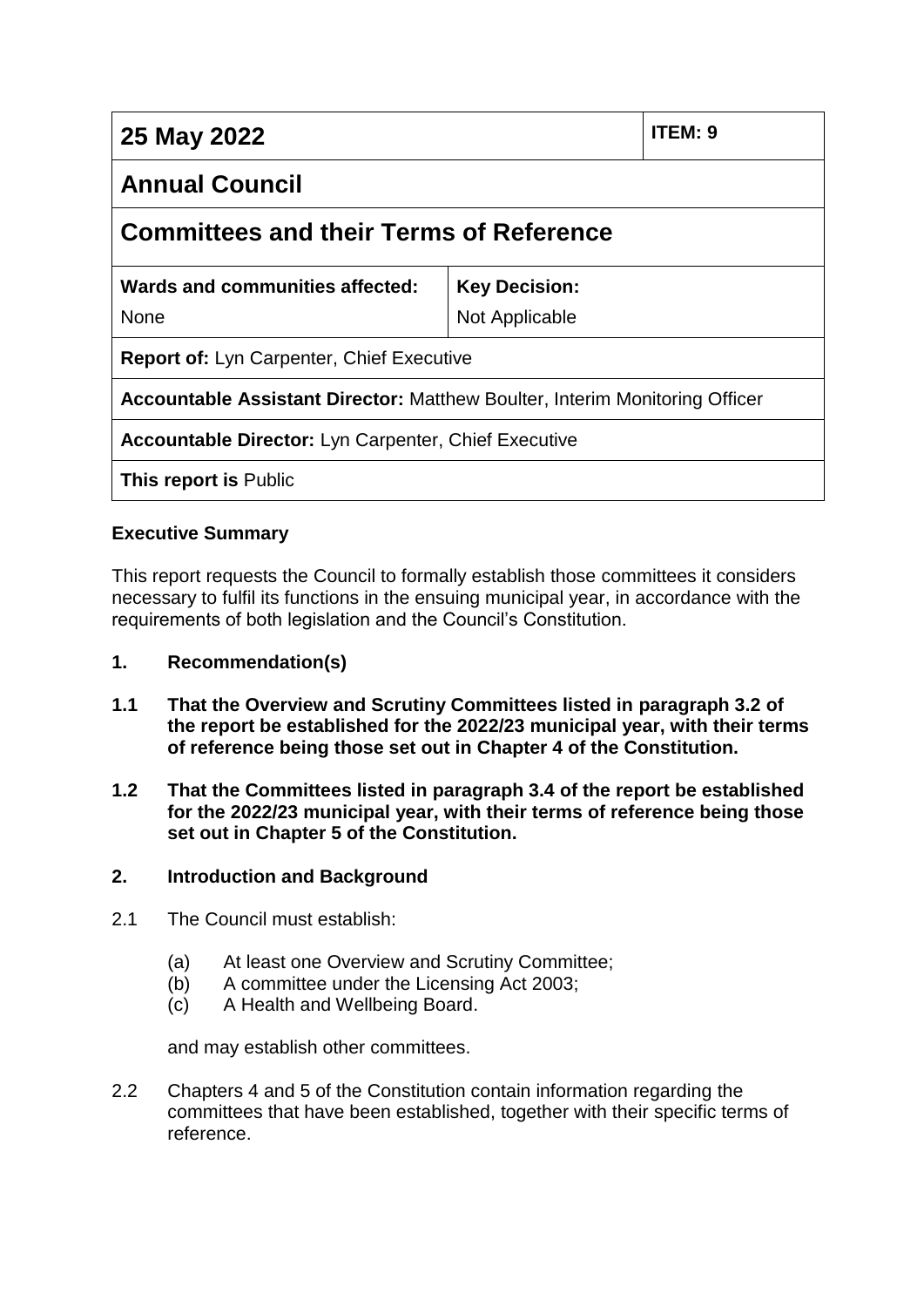# **3. Issues, Options and Analysis of Options**

3.1 The Council is requested to formally establish those committees considered necessary to fulfil the functions of the Authority during the forthcoming municipal year, in accordance with the requirements of both legislation and the Constitution.

#### **Overview and Scrutiny:**

- 3.2 The Constitution currently makes provision for six Overview and Scrutiny committees, as follows.
	- Corporate Overview and Scrutiny Committee;
	- Children's Services Overview and Scrutiny Committee;
	- Health and Wellbeing Overview and Scrutiny Committee;
	- Housing Overview and Scrutiny Committee;
	- Cleaner, Greener and Safer Overview and Scrutiny Committee;
	- Planning, Transport, Regeneration Overview and Scrutiny Committee.
- 3.3 The terms of reference for each of the six committees mentioned in paragraph 3.2 above are set out in Chapter 4, Part 2 of the Constitution.

#### **Committees and sub-committees of the Council:**

- 3.4 Provision has been made within the Constitution for the following committees of the Council:
	- Planning Committee;
	- Licensing Committee (and a Licensing Sub-committee);
	- General Services Committee;
	- Standards and Audit Committee:
	- Corporate Parenting Committee;
	- Health and Wellbeing Board;
	- **Hidden and Extreme Harms Prevention Committee.**
- 3.5 The terms of reference of each committee mentioned in paragraph 3.4 above are set out in Chapter 5 of the Constitution.

#### **Changes to the number of committees or terms of reference:**

- 3.6 Any changes to the number of committees, or their terms of reference, will have to be reflected in the Constitution and therefore will require the approval of the Council.
- 3.7 Should the Council seek to establish or discontinue a committee that is currently included within the Constitution, it would be necessary to calculate the allocation of seats on committees to political groups. This too would require the approval of the Council, as would any nominations to committees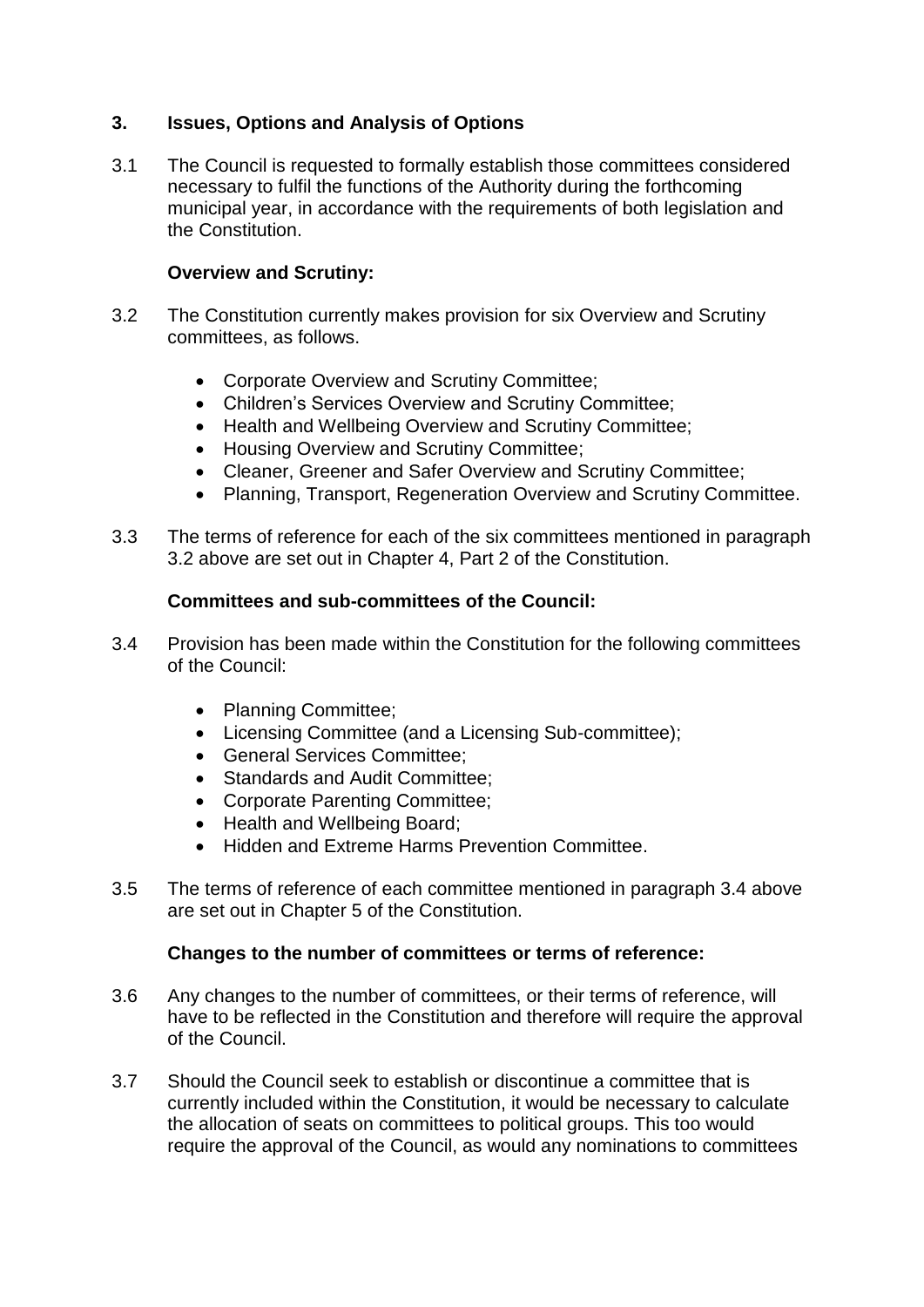that may be made as a result. Any significant changes to be made to the Constitution should first be considered by General Services Committee.

# **4. Reasons for Recommendation**

4.1 The Council is recommended to establish the committees detailed in this report for the 2022-23 municipal year in order to facilitate the efficient discharge of its functions and that their terms of reference be those contained with the Constitution.

# **5. Consultation (including Overview and Scrutiny, if applicable)**

5.1 No consultation has been undertaken in respect of this report.

#### **6. Impact on corporate policies, priorities, performance and community impact**

6.1 Establishing those committees it considers necessary to fulfil its functions, in accordance with the requirements of both legislation and the Constitution, should enable the Council to discharge those functions in a timely, open and transparent manner for the benefit of the residents of the Borough.

# **7. Implications**

# 7.1 **Financial**

Implications verified by: **Dammy Adewole**

# **Senior Management Accountant – Resources and Place**

The cost of servicing these committees will be met through the existing budgets. The yearly cost of an overview and scrutiny committee is £8,636 for the allowances for the Chair and Vice-Chair (based on 2022/23 allowances) plus additional costs for senior officer time attending the meetings and preparing reports.

# 7.2 **Legal**

Implications verified by: **Mark Bowen**

# **Interim Head of Legal Services**

These are set out in the body of the report.